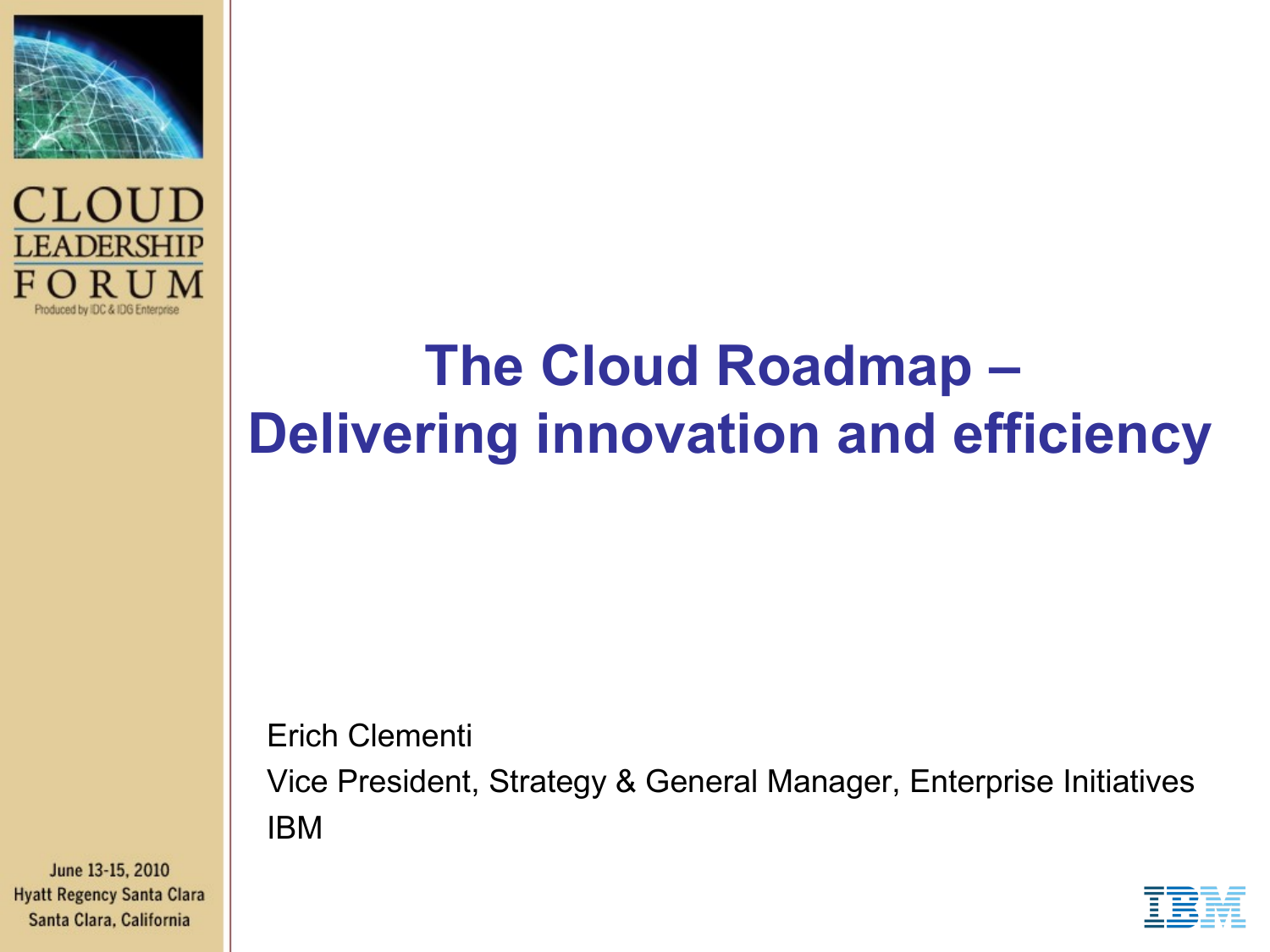



## Cloud: Consumption & Delivery Models Optimized by Workload

**"Cloud" is a new consumption and delivery model inspired by consumer Internet services.**

#### **Cloud enables**:

- Self-service
- Sourcing options
- **Economies-of-scale**



#### **Cloud represents:**

The **industrialization** of **delivery** for IT supported **services**

#### **Multiple types of clouds will co-exist:**

- **Private, Public and Hybrid**
- **Workload** and / or **Programming Model** Specific

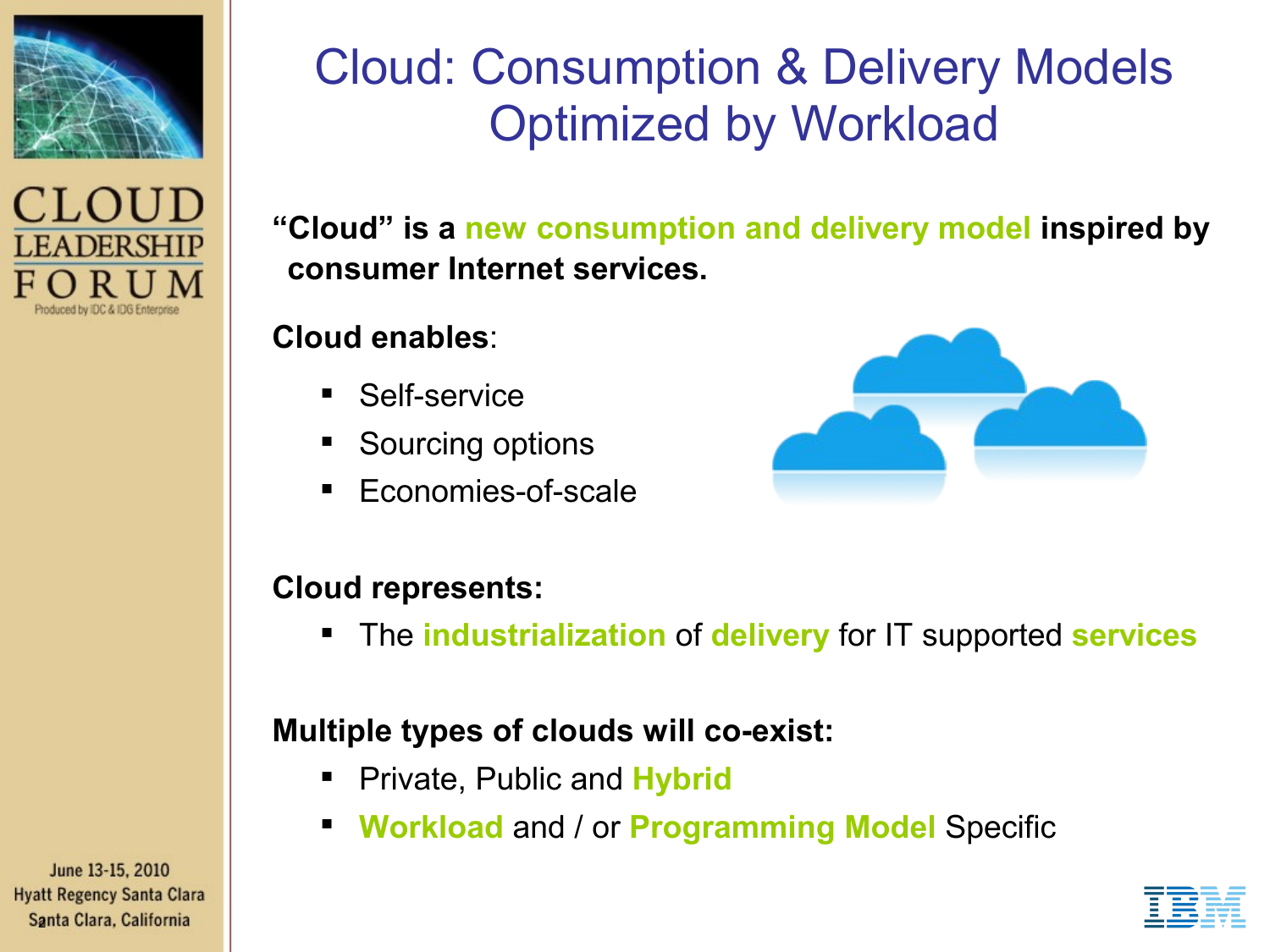



We Have Control

It's located at X.

## Requirement #1 – Security and Privacy

#### Today's Datacenter Tomorrow's Public Cloud



Who Has Control?

Where is it located? Where is it stored? Who backs it up? Who has access? How resilient is it? How do auditors observe? How does our security team engage?

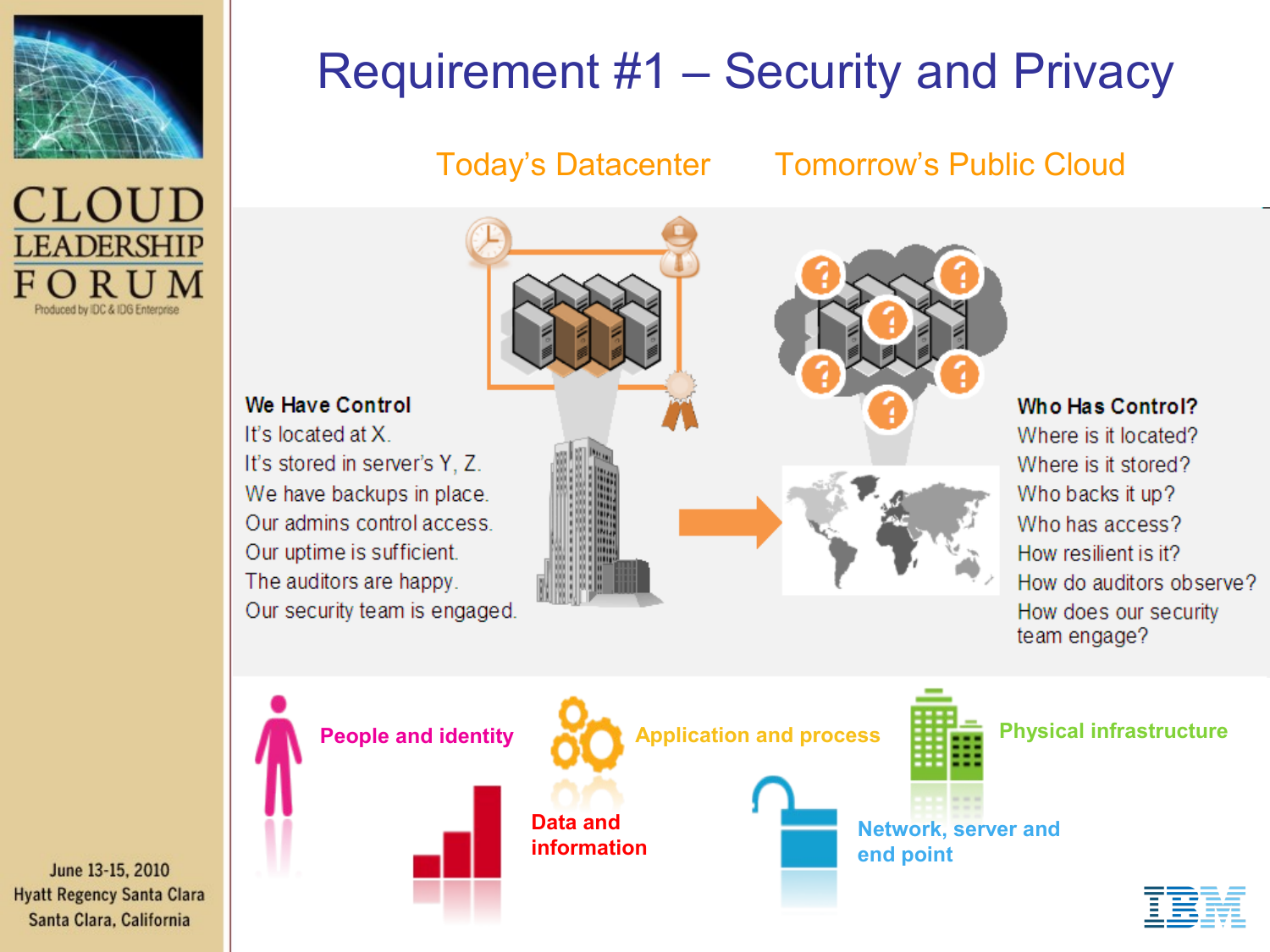

CLOUD **LEADERSHIP** Produced by IDC & IDG Enterprise

## Requirement #2 – Service Management is needed to connect, manage and secure hybrid clouds



June 13-15, 2010 **Hyatt Regency Santa Clara** Santa Clara, California

of performance of virtual machines

of resources

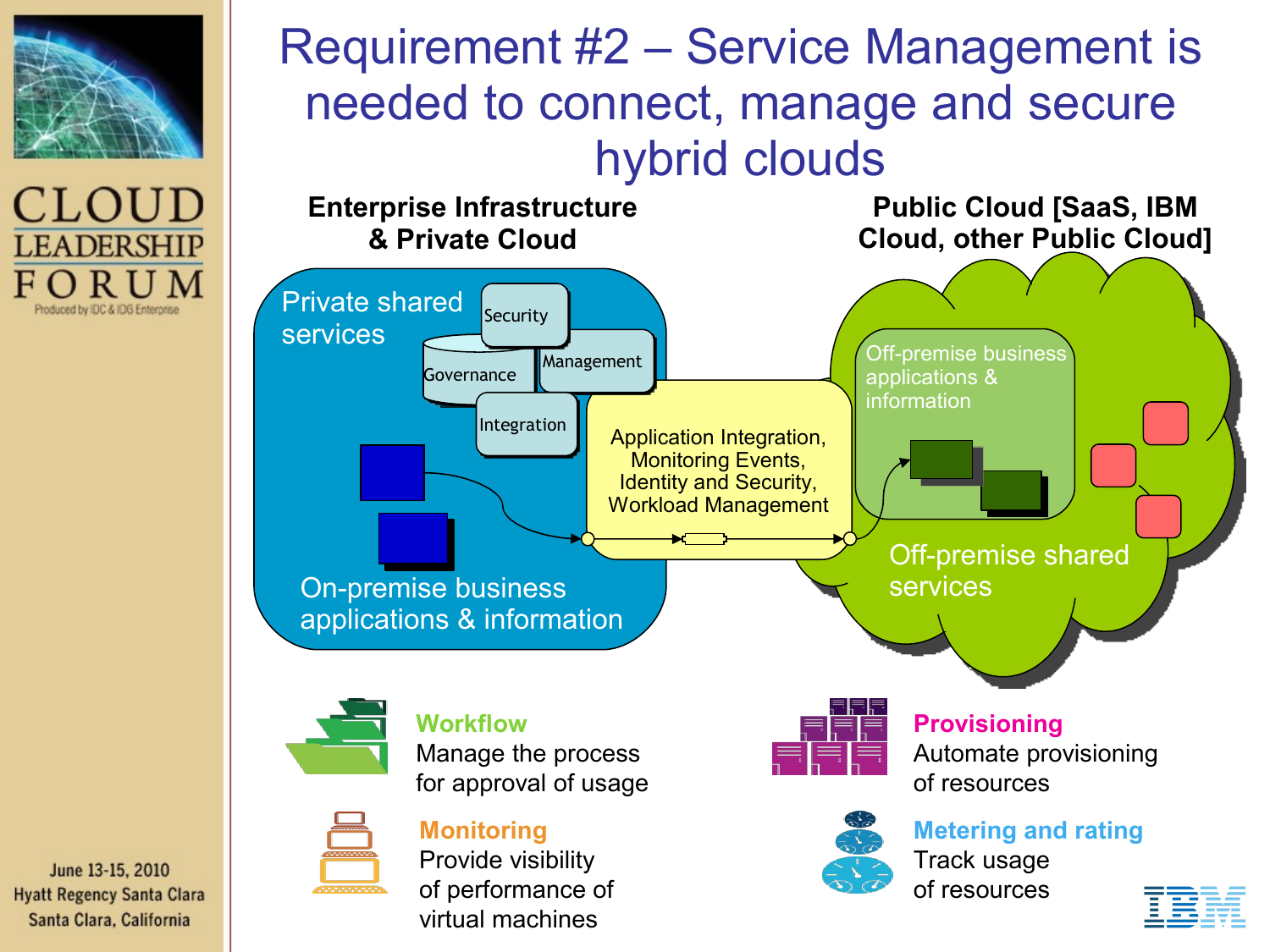



## Requirement #3 – Open Standards



Source: Cloud Computing Use Case Group www.cloudusecases.org

**Standards address inhibitors to cloud adoption including security, vendor lock-in and portability.**

**Recognize that cloud standards are emerging throughout the market, within IT and other industries.**

**Standards should be open, have long term stewardship, have code to back them, and be widely adopted.** 

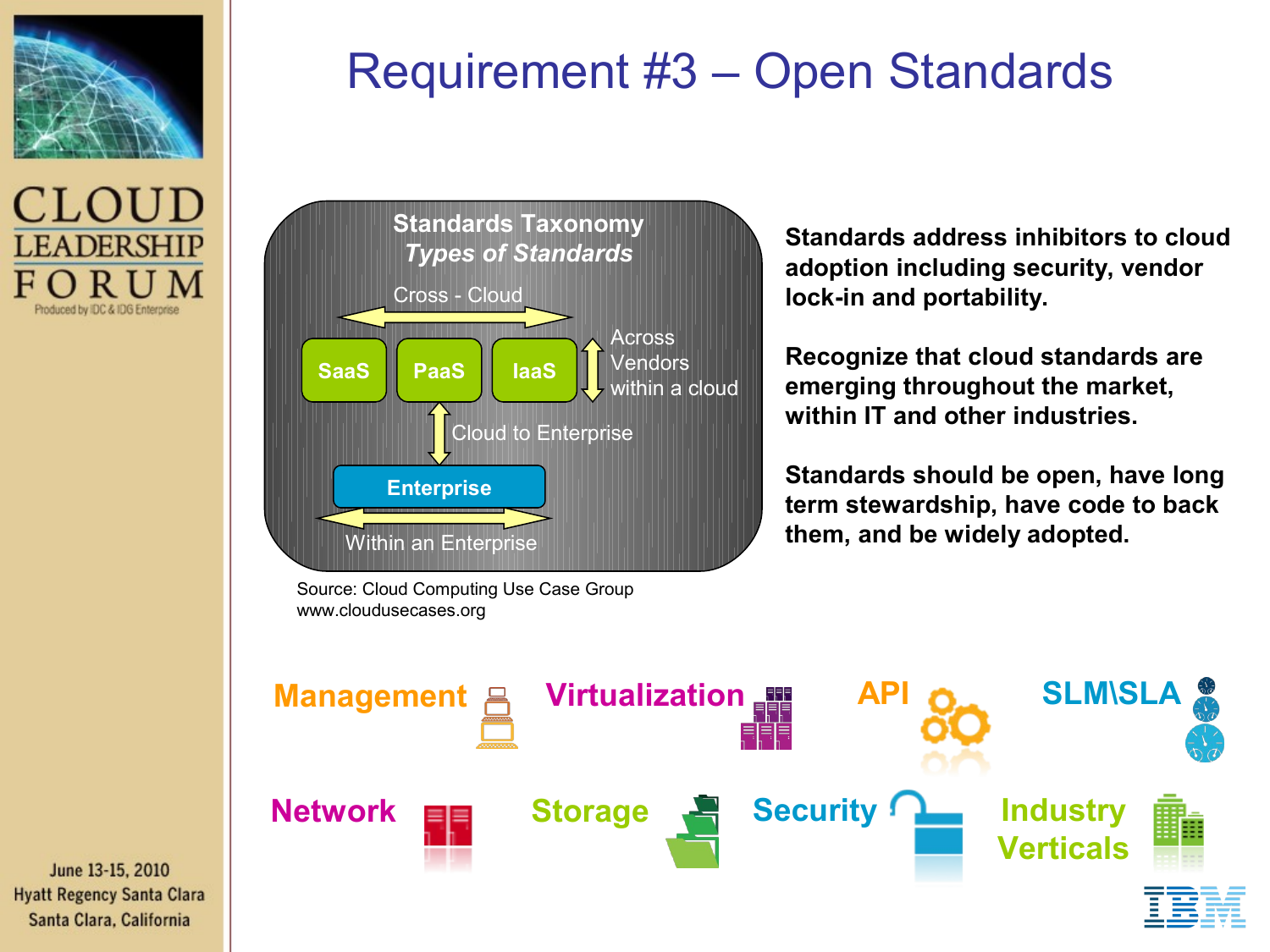



## Requirement #4 - Migration and Quality of Service



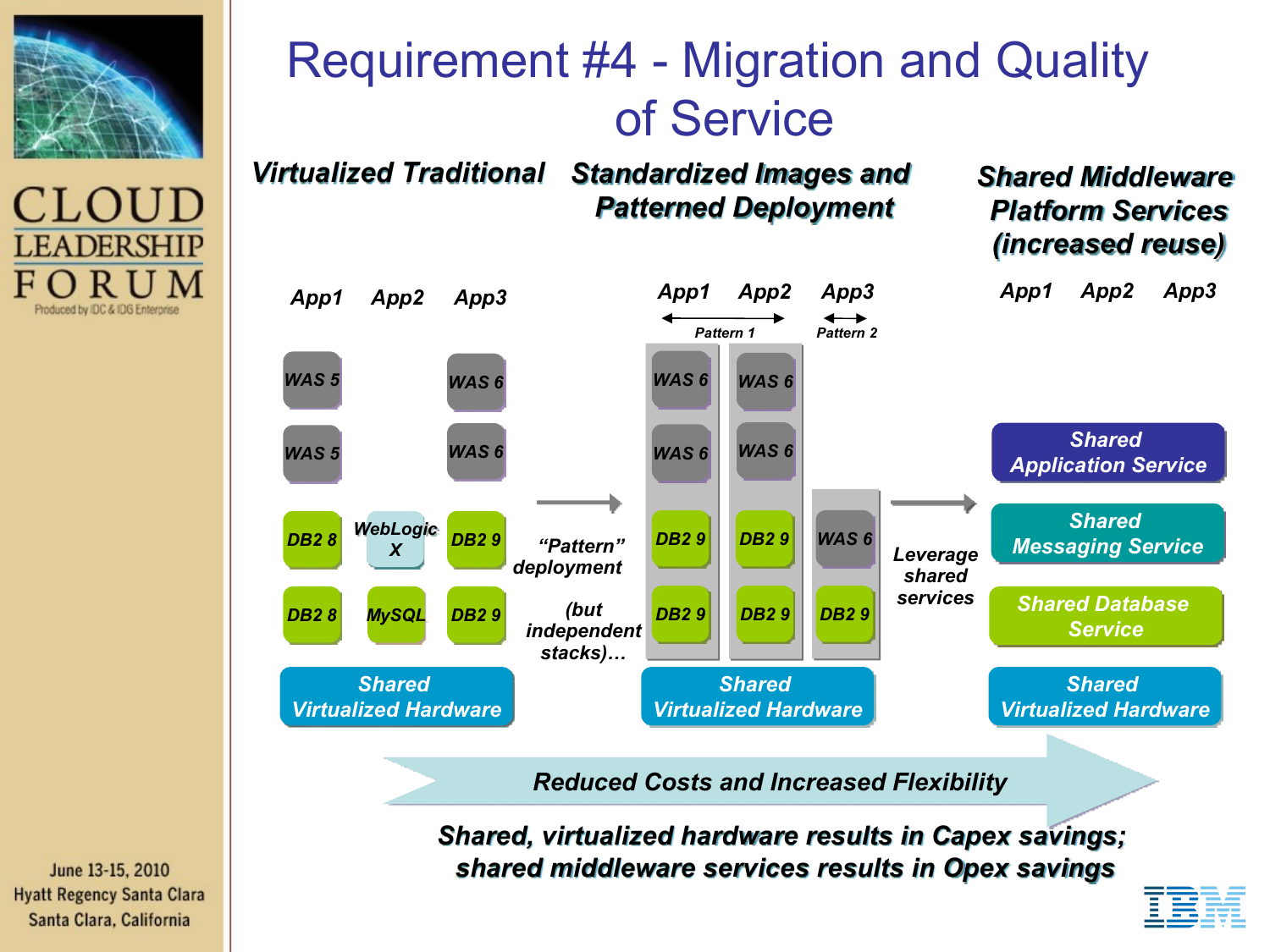



## How to optimize the use of clouds

#### **Cloud Strategy and Workload Assessment**

#### **Cloud Delivered Services**













**Development and Test**

**Desktop Infrastructure Storage Analytics Collaboration Business** 

**Services**

#### **Platform and Infrastructure Services**



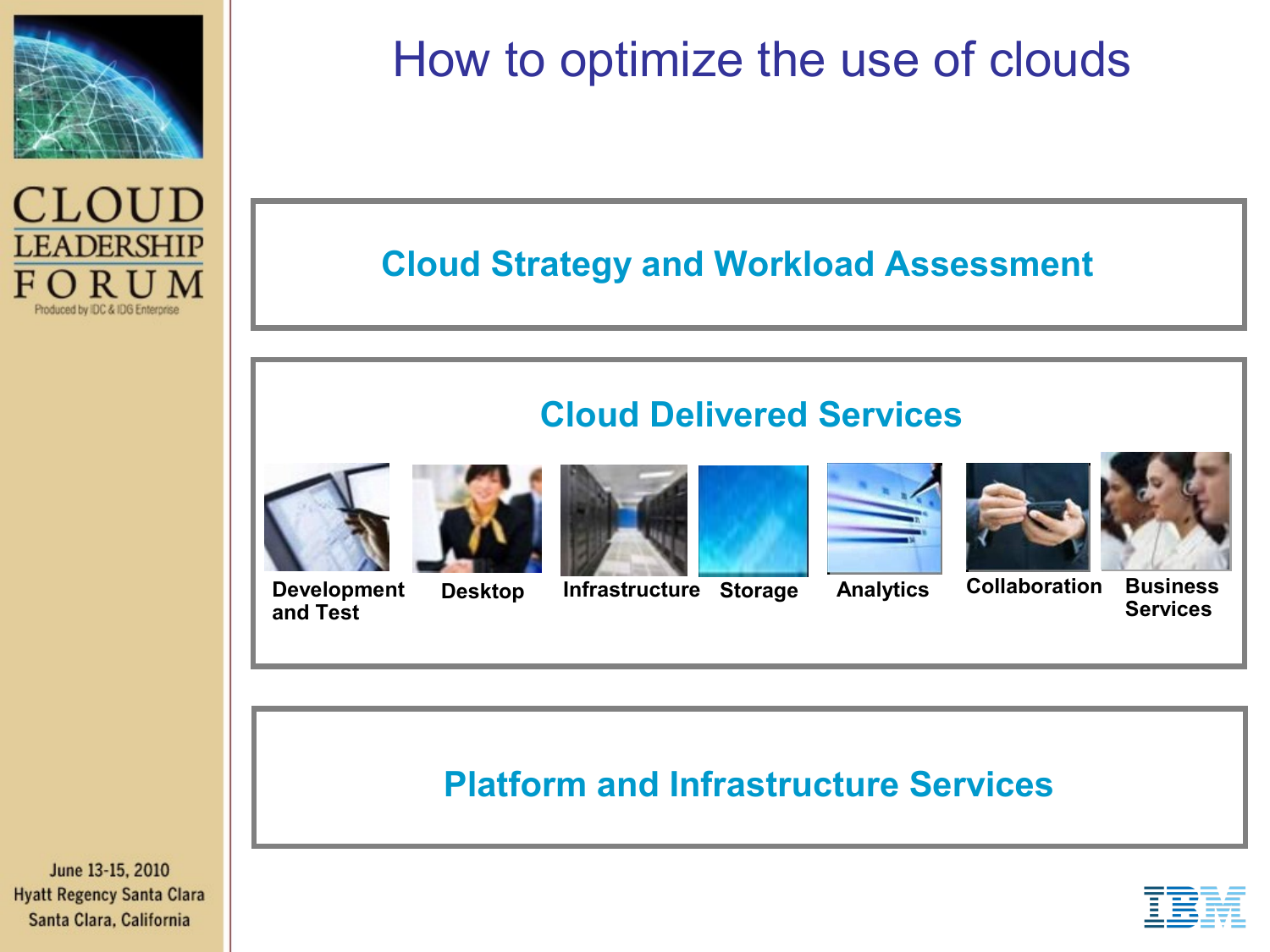

CLOUD **LEADERSHIP** FORUM Produced by IDC & IDG Enterprise

## Companies have different motivations for leveraging cloud

**Risk & Compliance**

34,000 employee bank deploying a private cloud to centralize management of desktops.

Greater remote flexibility without sacrificing control.

**Employee Productivity**

Enable collaboration across global employees as well as its network of customers, partners and suppliers.

**Time to Value**

Increased efficiency, productivity and ease-of-use of its development and test environment

#### **Analytics & Security**

Design and demonstration of a secure cloud infrastructure for defense and intelligence networks; insights about cyber attacks, network failures & automatically preventing disruptions.

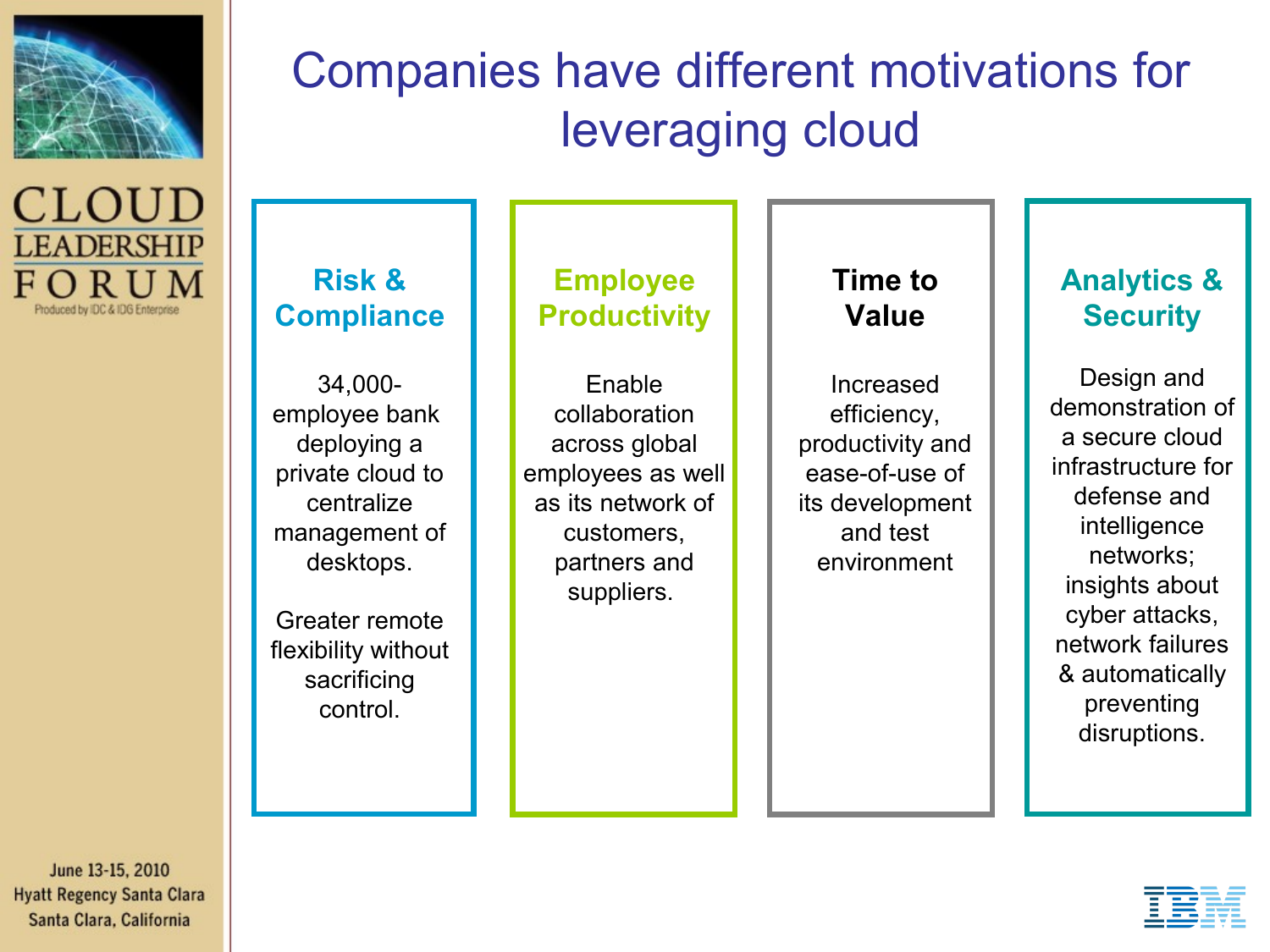

### CLOUD **LEADERSHIP** Produced by IDC & IDG Enterprise

### IBM uses cloud computing to meet internal and external challenges and opportunities

| <b>Analytics</b>                                                        | <b>Collaboration</b>                                  | <b>Development</b><br>and Test                                                                                        | <b>Desktop</b>                                                               | <b>Storage</b>                                                                            | <b>Business</b><br><b>Services</b>                                       |
|-------------------------------------------------------------------------|-------------------------------------------------------|-----------------------------------------------------------------------------------------------------------------------|------------------------------------------------------------------------------|-------------------------------------------------------------------------------------------|--------------------------------------------------------------------------|
| <b>Blue Insight</b><br>109,000<br><b>users</b><br>growing to<br>200,000 | <b>LotusLive</b><br>75% of all<br>web<br>conferencing | <b>CIO Dev/Test</b><br><b>Cloud</b><br><b>Time to build</b><br>a dev/ test<br>environment<br>from 1 week<br>to 1 hour | <b>Workplace</b><br><b>Cloud</b><br><b>Estimated</b><br>savings up to<br>30% | <b>Network</b><br><b>Storage Cloud</b><br><b>Up to 40%</b><br>savings in<br>storage costs | <b>Production</b><br><b>Cloud</b><br>1,000<br>applications<br>identified |

**Fit for purpose middleware platform**

**Common Compute Platform** (Compute/ Network/ Storage)

**Base Enterprise Platform**

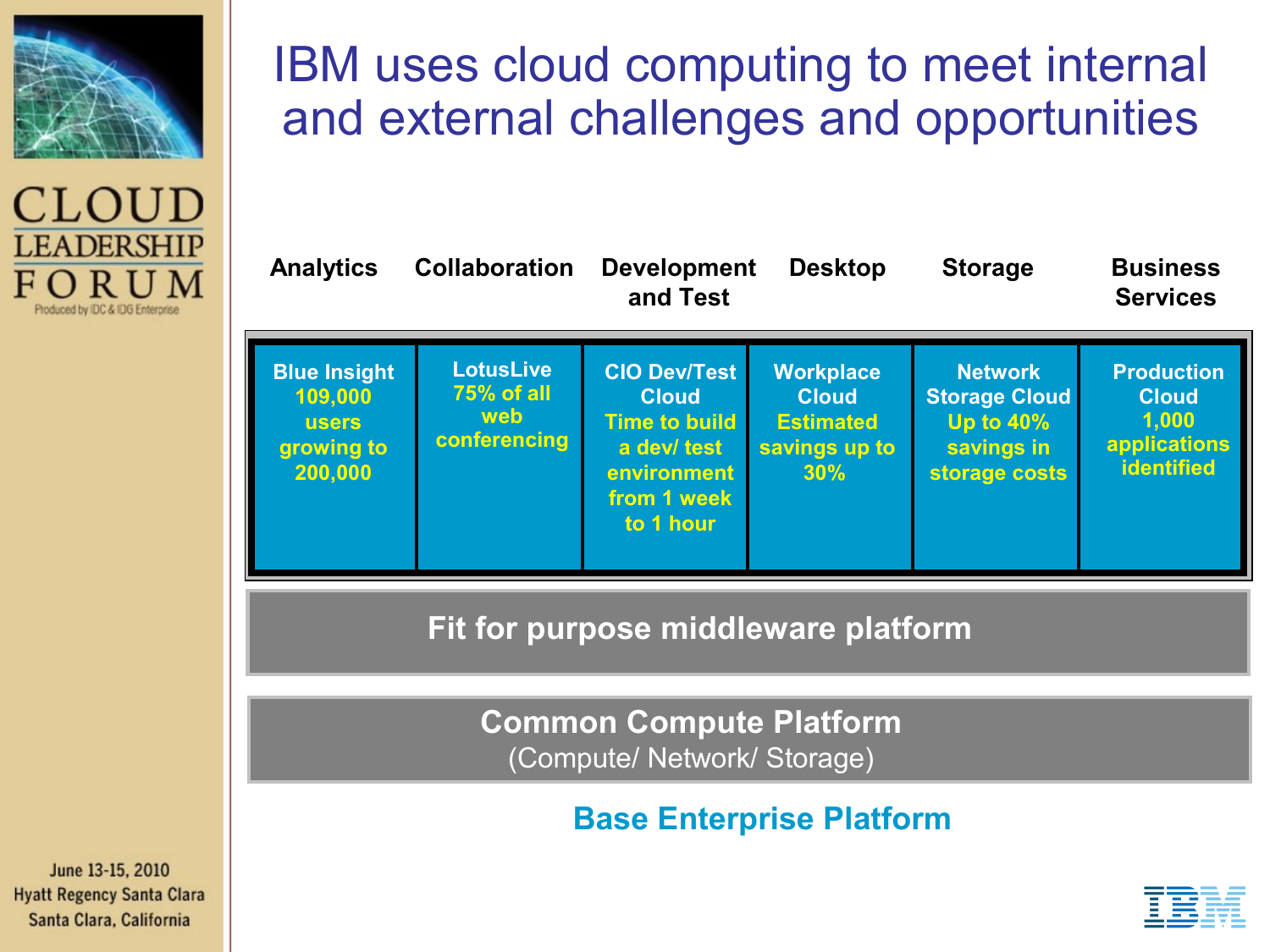

CLOUD **LEADERSHIP** F Produced by IDC & IDG Enterprise

## Cloud enables global industry transformations



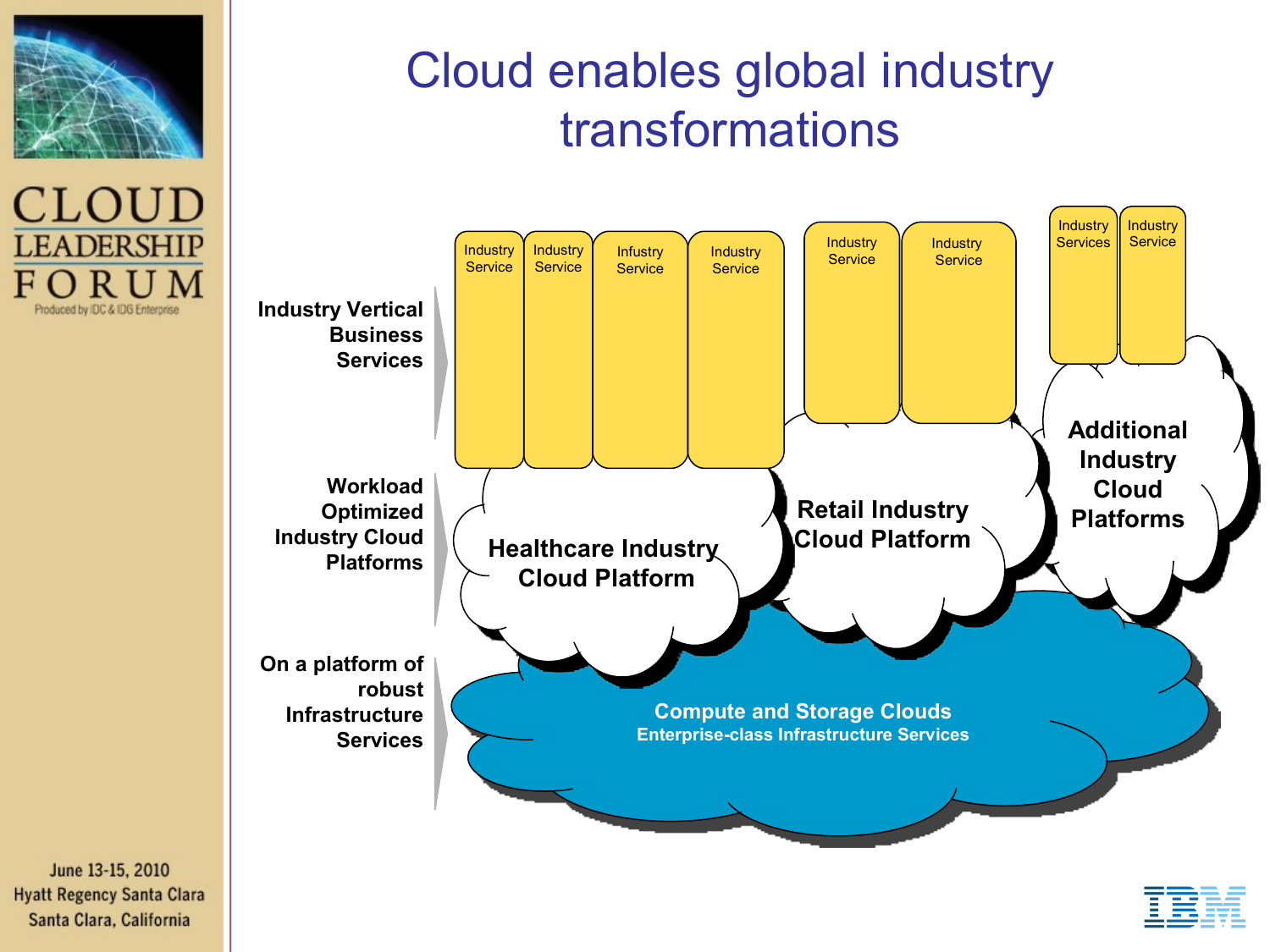



## In Summary…

- Businesses that implement cloud computing are seeing **significant results**.
- Cloud will be adopted by **workloads**.
- **Infrastructure** and **labor levers** drive cloud economics.
- Cloud will have major implications for enterprise **security, privacy, integration, service management** and **migration**.
- Cloud will be a core component in **industry** and **business** model transformation.